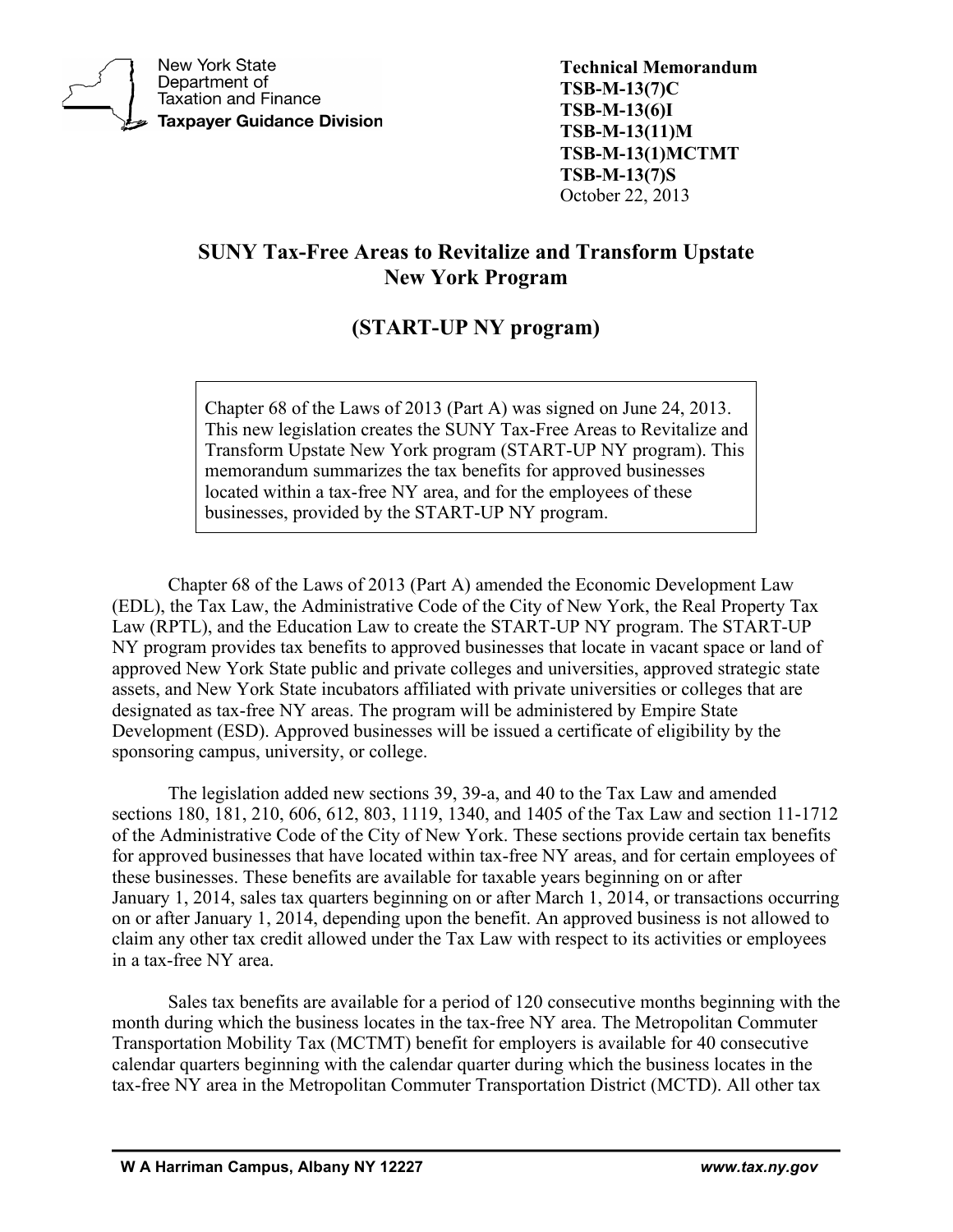benefits are available for a period of 10 consecutive taxable years beginning with the taxable year during which the business locates in the tax-free NY area.

### **Eligible business taxpayers**

A taxpayer that is a business, or an owner of a business in the case of a business taxed as a sole proprietorship, partnership (including a limited liability company taxed as a partnership), or New York S corporation, that is subject to tax under Article 9-A (corporation franchise tax) or Article 22 (personal income tax) of the Tax Law, is eligible for certain tax benefits if the business:

- is approved to participate in the START-UP NY program under Article 21 of the EDL;
- operates in a tax-free NY area at a location approved under Article 21 of the EDL;
- annually creates and maintains *net new jobs* as required by EDL section 433.1(b); and
- meets an annual *employment test* beginning with the first year of operation as required by EDL section 433.1(b).

Eligible taxpayers qualify for the following tax benefits:

- A credit that eliminates corporate entity-level franchise taxes (Article 9-A) and personal income taxes (Article 22) related to income earned in the tax-free NY area by the approved business. The exemption is provided via a [tax-free NY area tax elimination](#page-3-0)  [credit.](#page-3-0)
- An exemption from the organization tax imposed under section 180 of the Tax Law or the license and maintenance fees imposed under section 181 of the Tax Law, whichever is applicable, if the business is located exclusively in the tax-free NY area.
- An exemption from the **MCTMT** for the payroll expense of all covered employees attributable to an approved business located in a tax-free NY area within the MCTD.
- An exemption from the [MCTMT](#page-7-0) for the net earnings from self-employment of an individual attributable to an approved business owned by such individual located in a tax-free NY area within the MCTD.
- A credit or refund of New York state and local [sales and use taxes](#page-8-0) (including the 3/8% tax imposed by the state in the MCTD) imposed on the sale of tangible personal property, utility services, and services taxable under section 1105(c) of the Tax Law.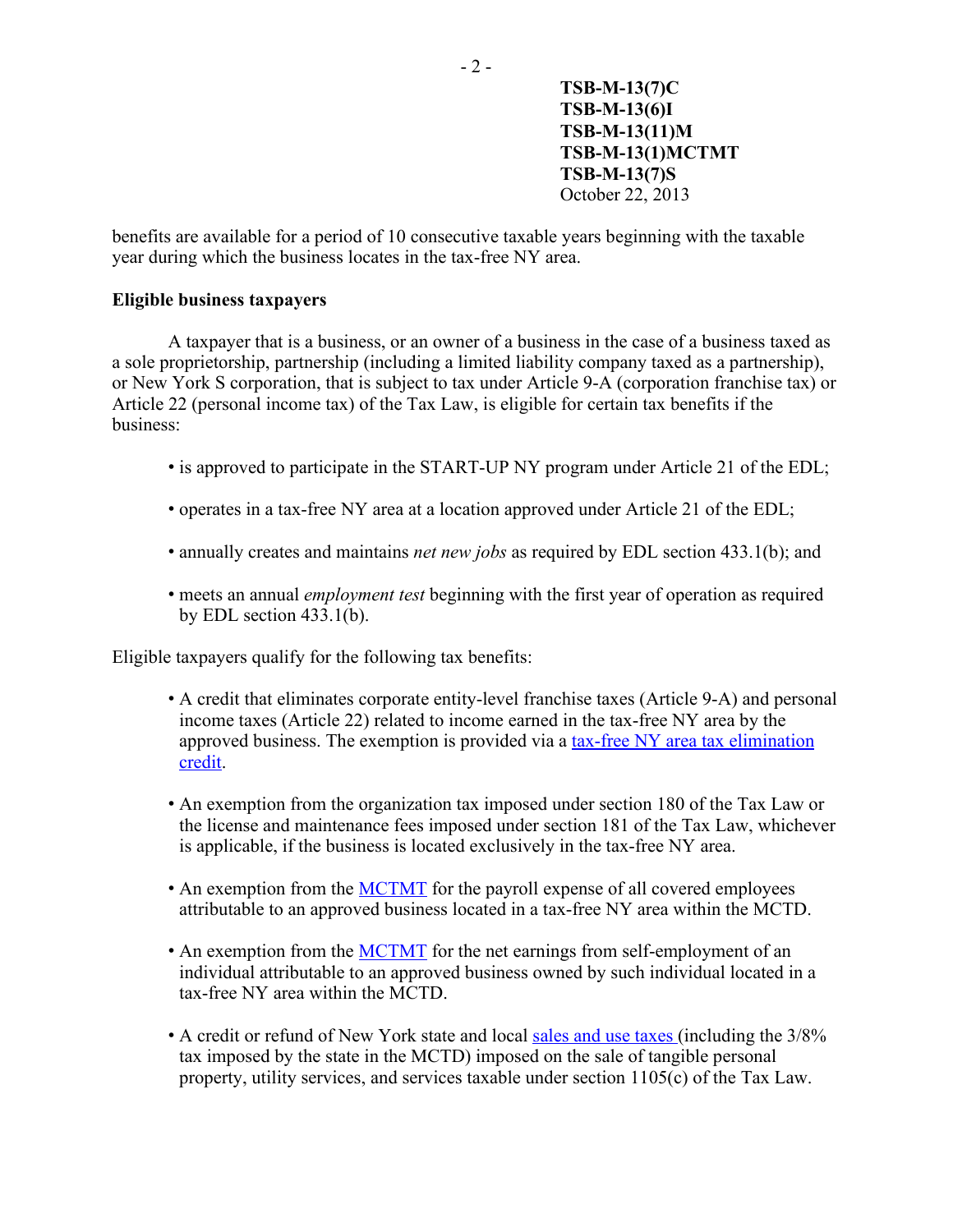- An exemption from [state or local real estate transfer tax or local real property transfer](#page-10-0)  [tax](#page-10-0) on any lease of real property located in a tax-free NY area.
- Certain exemptions from Real Property Taxes (See [Appendix I\)](#page-14-0).
- A [wage exclusion](#page-6-0) for eligible employees of an approved business for purposes of the personal income tax imposed under Article 22 of the Tax Law, the New York City personal income tax imposed under Article 30 of the Tax Law, the Yonkers city income tax imposed under Article 30-A of the Tax Law, and the Yonkers nonresident earnings tax imposed under Article 30-B.

#### **Definitions**

As defined in Article 21 of the EDL, a *net new job* means a job created by a business participating in the START-UP NY program in a tax-free NY area that satisfies all of the following criteria:

- the job is new to the state;
- the job has not been transferred from employment with another business located in this state through an acquisition, merger, consolidation, or other reorganization of businesses, or through the acquisition of assets of another business, or transferred from existing employment with a related person, as defined in Internal Revenue Code (IRC) section  $465(b)(3)(C)$  (see [Appendix II\)](#page-16-0), located in the state, to similar employment with the business, unless the business has received approval for such transfers from the Commissioner of Economic Development;
- the job is not filled by an individual employed within the state within the preceding 60 months by a related person;
- the job is either a full-time wage-paying job or two or more part-time jobs which together constitute the equivalent of a full-time wage paying job (a full-time wagepaying job requires at least 35 hours of work per week); and
- the job is filled for more than six months during each year for which the tax benefits are being granted.

As defined in Article 21 of the EDL, the annual *employment test* is satisfied if the average number of employees of the business and its related persons in the state during the year equals or exceeds the sum of: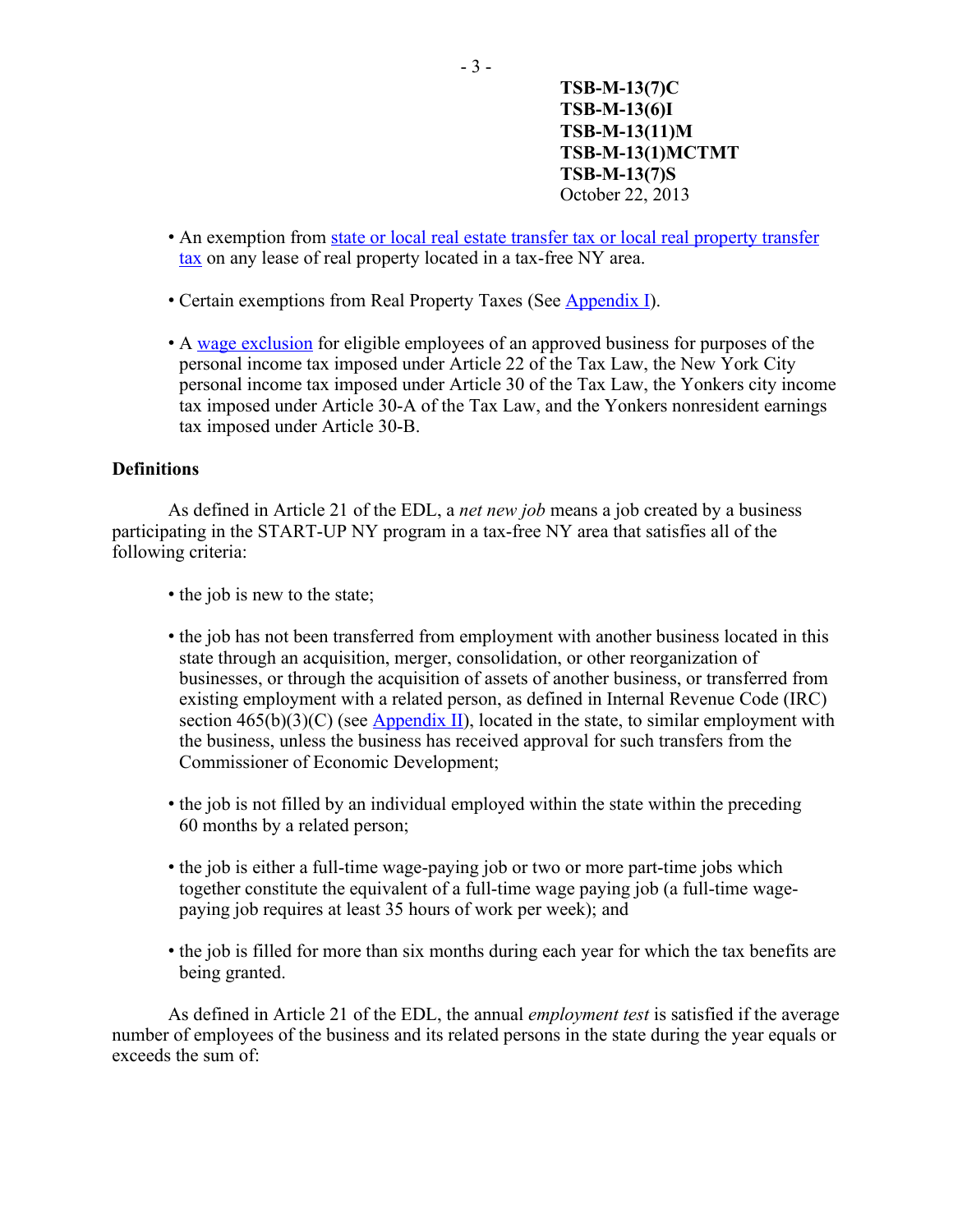- the average number of employees of the business and of its related persons in the state during the tax year immediately preceding the year in which the business submits its application to locate in a tax-free NY area; and
- net new jobs of the business in the tax-free NY area during the tax year.

The average number of employees of the business and of its related persons in the state is determined by adding the total number of employees of the business and of its related persons in the state on March 31, June 30, September 30, and December 31 during the applicable tax year and dividing the sum by the number of these dates occurring within the applicable tax year.

#### <span id="page-3-0"></span>**Tax-Free NY Area Tax Elimination Credit (Articles 9-A and 22)**

The tax-free NY area tax elimination credit is available to approved businesses, or owners of an approved business in the case of a business taxed as a sole proprietorship, partnership (including a limited liability company taxed as a partnership), or New York S corporation, that are taxpayers subject to tax under Article 9-A and Article 22.

The *tax-free NY area tax elimination credit* is equal to the product of:

- the *tax-free NY area allocation factor* and
- the *tax factor*.

The *tax-free NY area allocation factor* is the percentage of the business's economic presence in the tax-free NY area where the business was approved to locate under Article 21 of the EDL. The tax-free area allocation factor is calculated as shown below:

(*tax-free NY area property factor* + *tax-free NY area wage factor*) ÷ 2

The *tax- free NY area property factor* is determined by dividing:

- the average value of the business's real and tangible personal property, whether owned or rented to it, in the tax-free NY area in which the business was located, during the period covered by the taxpayer's return, by
- the average value of all the business's real and tangible personal property, whether owned or rented to it, within New York State during the period covered by the taxpayer's return.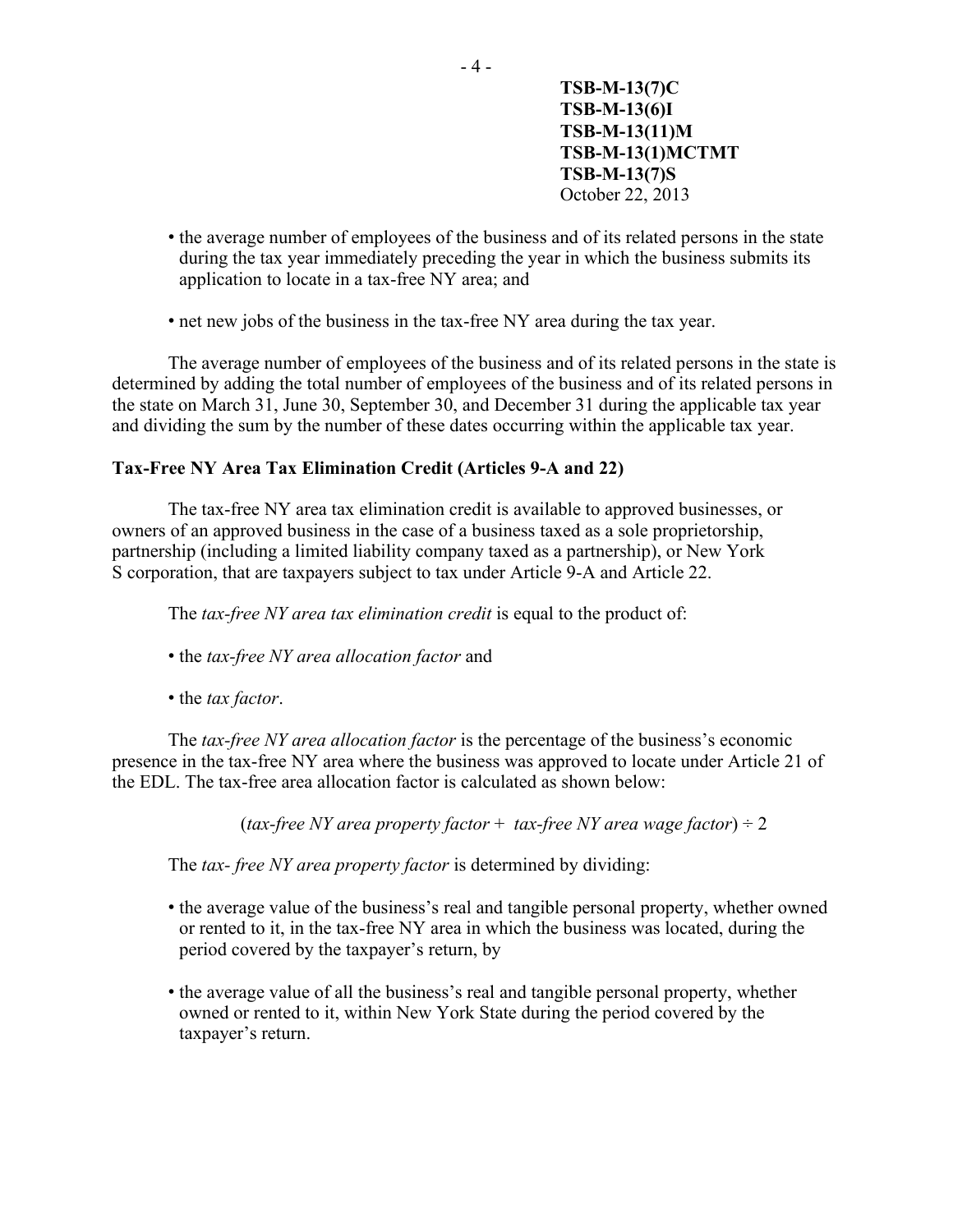*Value of the business's real and tangible personal property* means the adjusted basis of the properties for federal income tax purposes, except in the case of rented property, where the value is eight times the gross rents payable for the rental of the property during the taxable year.

The *tax-free NY area wage factor* is determined by dividing:

- the total wages, salaries, and other personal service compensation paid during the taxable year to employees, except general executive officers, employed at the business's location in the tax-free NY area, by
- the total wages, salaries, and other personal service compensation paid during the taxable year to all of the business's employees within New York State, except general executive officers.

**Note:** For Article 22 purposes, references to property, wages, salaries, and other personal service compensation are deemed to be references to those items connected with the conduct of a business.

The specific *tax factor* calculations for Articles 9-A and 22 are detailed below. These ratios may not exceed 1.0. If the partner's or shareholder's share of income, or the business's income in the case of a sole proprietorship, is zero or a loss, the tax factor is zero. The Commissioner of Taxation and Finance may prescribe other methods that reasonably reflect the portion of tax attributable to business activity in the tax-free NY area. In all cases, if the approved business is generating or receiving income from a line of business or intangible property that was previously conducted, created, or developed by the business or a related person as defined in IRC section  $465(b)(3)(C)$  (see [Appendix II\)](#page-16-0), this income is disregarded in the computation of the tax factor.

For Article 9-A taxpayers, the tax factor is the largest of the taxes on the entire net income base, capital base, minimum taxable income base, or fixed dollar minimum tax after the deduction of any other credits (referred to below as the applicable tax). However, in the case of Article 9-A corporate partners and members of a combined group, the tax factor must be computed as follows:

• For corporate partners who are partners in an approved tax-free NY area partnership, the tax factor is the applicable tax determined above multiplied by a ratio of the partner's income from the partnership allocated within New York State to the partner's entire income allocated within New York State. The partner's income from the partnership means partnership items of income, gain, loss, deduction, and New York modifications entering into entire net income or minimum taxable income. The income from the partnership allocated within New York State is determined as if all of the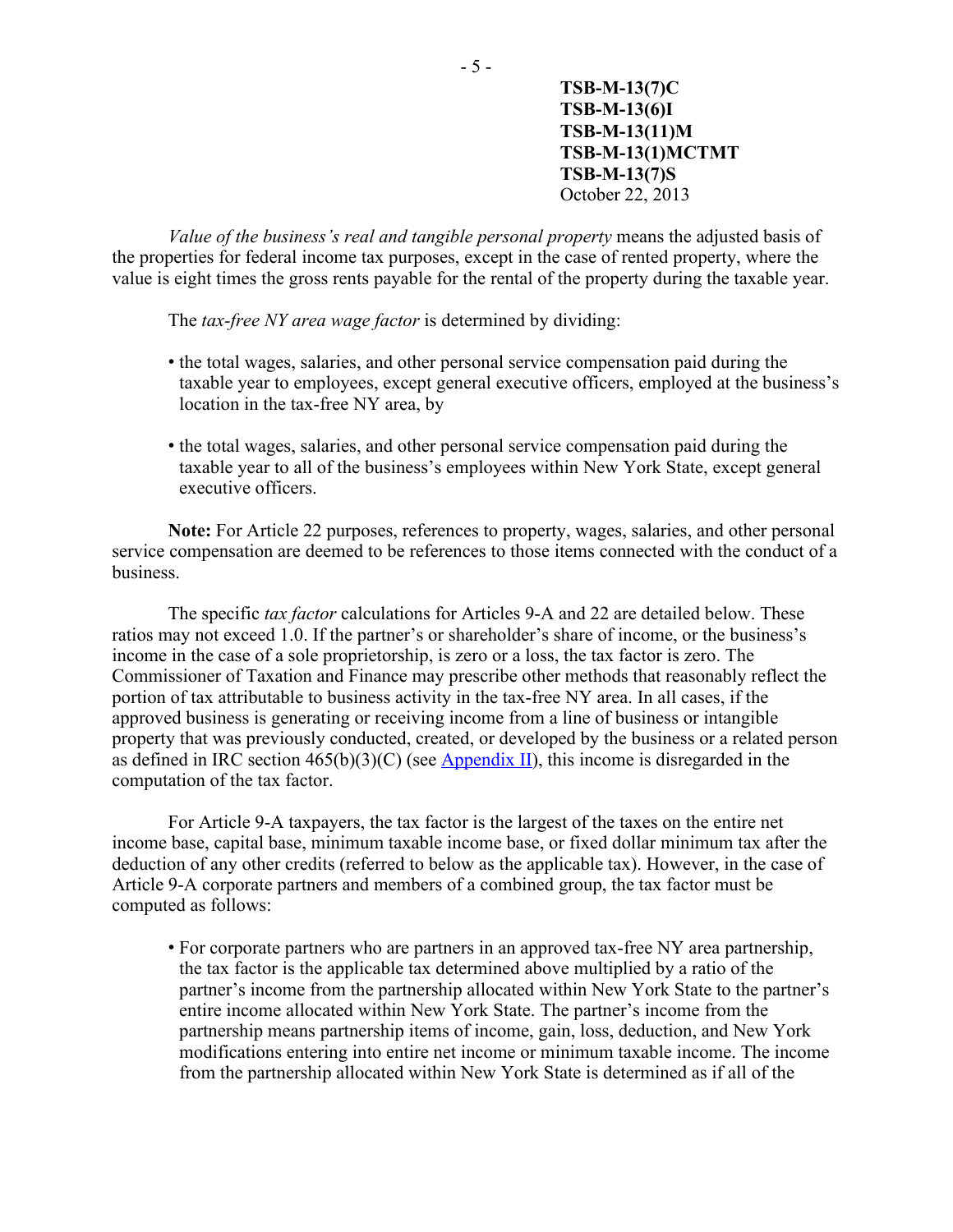partners were nonresidents. The partner's entire income means entire net income or minimum taxable income allocated within New York State.

• For taxpayers who are required or permitted to file a combined return, the tax factor is the portion of the largest of the taxes on the entire net income base, capital base, minimum taxable income base, or fixed dollar minimum tax, computed for the combined group, after the deduction of any other credits, attributable to the income of the business located in the tax-free NY area. The attribution is computed by multiplying the tax for the combined group after the deduction of any other tax credits by a ratio of the *business's income* allocated within the state to the *combined group's income* allocated within the state. The *business's income* means the entire net income or minimum taxable income calculated as if the taxpayer was filing separately, allocated within the state. *Combined group's income* means entire net income or minimum taxable income as shown on the combined return, allocated within the state.

For Article 22 taxpayers, the tax factor is determined by reducing the individual's tax computed under section  $601(a)$ -(d) of the Tax Law for the tax year by any other allowable credits and adjusting that reduced amount as follows:

- For taxpayers who are sole proprietors, the tax factor is the reduced amount determined above multiplied by a ratio of the taxpayer's income from the business in the tax-free NY area allocated within New York State, entering into New York adjusted gross income, to the taxpayer's New York adjusted gross income. The income from the business allocated within New York State shall be determined as if the sole proprietor was a nonresident of New York State (see Regulation section 132.15).
- For taxpayers who are partners in a partnership that is a business located in an approved tax-free NY area, the tax factor is the reduced amount determined above multiplied by a ratio of the partner's income from the partnership allocated within New York State and included in New York adjusted gross income to the New York adjusted gross income as shown on the partner's New York State tax return. The term *partner's income from the partnership* means partnership items of income, gain, loss, deduction, and modifications entering into New York adjusted gross income. The partner's share of income allocable to New York State shall be computed as if the partner were a nonresident individual (see Regulation section 132.15).
- For taxpayers who are shareholders of a New York S corporation that is a business located in a tax-free NY area, the tax factor is the reduced amount determined above multiplied by a ratio of the shareholder's income from the New York S corporation that is an approved business located in a tax-free NY area allocable to New York State that is included in New York adjusted gross income to the shareholder's adjusted gross income. Do not include any wages paid by the approved business S corporation to the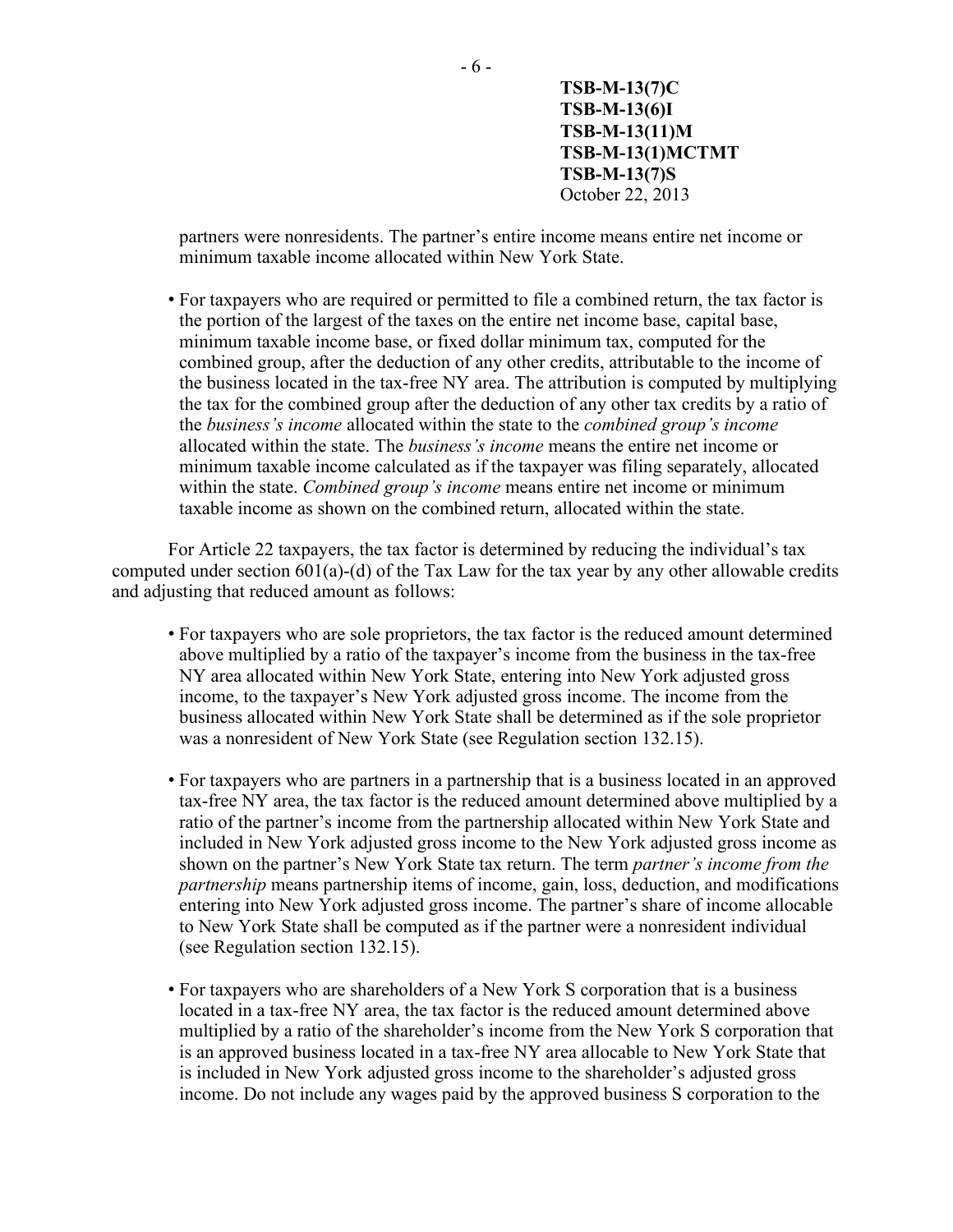shareholder in the shareholder's income from the approved business S corporation allocable to New York State. The individual shareholder's income allocated within the state is determined by multiplying the shareholder's pro-rata share of the S corporation's income by the S corporation's business allocation percentage computed using a 3-factor formula that includes property, receipts, and wages (i.e. the 3-factor allocation percentage determined under Tax Law section 210.3(a), without regard to paragraph  $(a)(10)$ ).

*Application and refund of the credit.* The credit will be applied against the taxpayer's tax as follows:

For Article 9-A taxpayers, the credit cannot reduce the tax due to an amount less than the fixed dollar minimum under Tax Law section 210.1(d) unless the taxpayer has a tax-free NY area allocation factor of 100%. In that instance, the tax can be reduced to zero. If the credit allowed for any tax year reduces the tax to the minimum amount, or to zero, any excess credit may be treated as an overpayment of tax to be credited or refunded. However, no interest will be paid on the refund.

For Article 22 taxpayers, there is no credit limitation, and the credit may reduce the tax to zero. If the credit allowed exceeds the tax, the excess may be treated as an overpayment of tax to be credited or refunded. However, no interest will be paid on the refund.

#### <span id="page-6-0"></span>**Personal income tax - wage exclusion**

All or part of the wages paid to eligible employees by an approved business are exempt from the New York State personal income tax, the New York City personal income tax, the Yonkers city income tax, and the Yonkers nonresident earnings tax. The tax exemption is accomplished through a subtraction modification (exclusion) on the individual's income tax return as follows:

- During the first five years of an approved START-UP NY business's 10 consecutive taxable year period, the total wages paid to an eligible employee by an approved business are to be subtracted from federal adjusted gross income, to the extent the wages are included in federal adjusted gross income, when computing New York adjusted gross income.
- During the second five years of the approved business's 10 consecutive taxable year period, the first \$200,000 of annual wages of an eligible employee whose filing status is single, \$250,000 of annual wages of an eligible employee filing as head of household, and \$300,000 of annual wages of an eligible employee filing a joint return, to the extent included in federal adjusted gross income of the employee of the approved business, are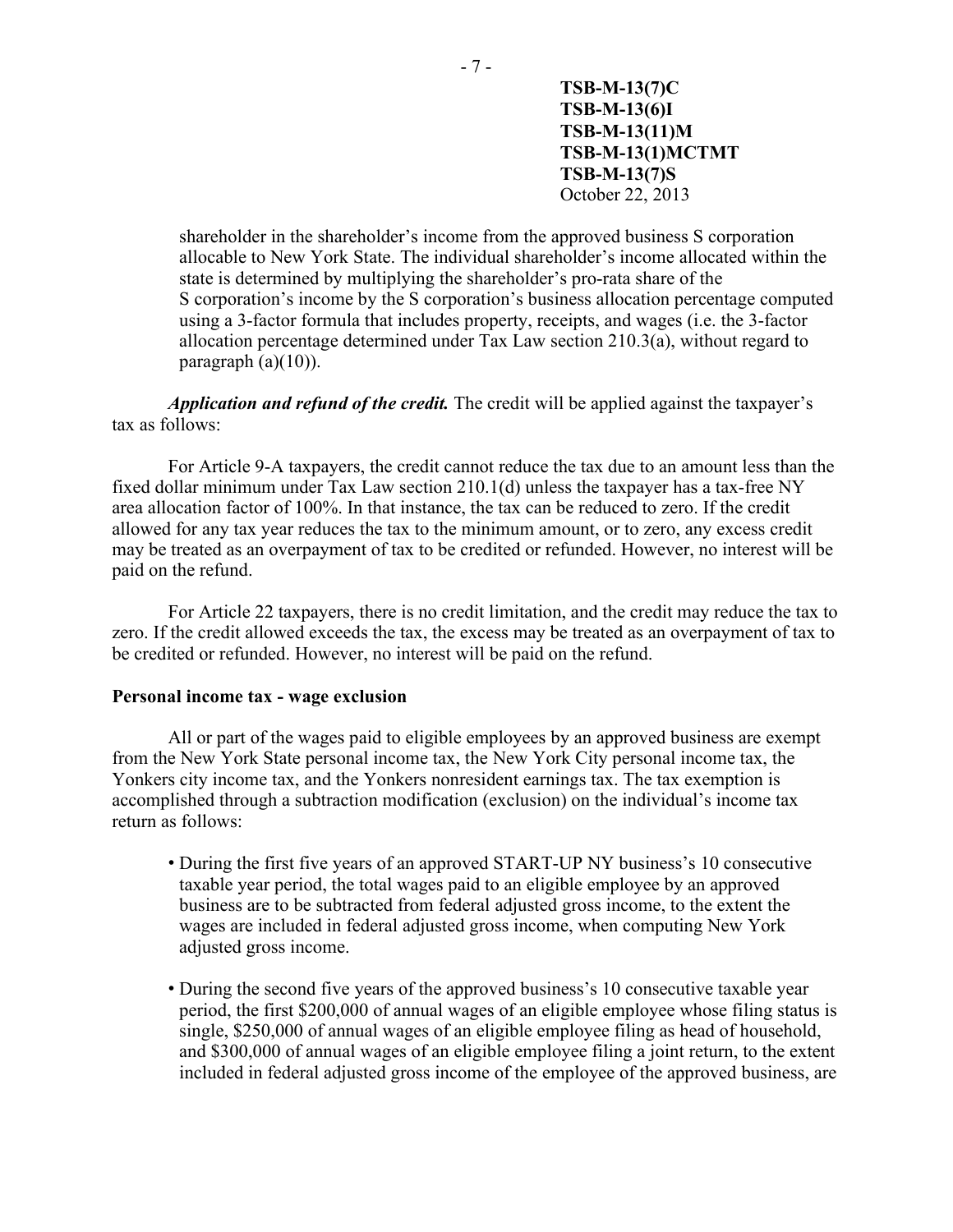subtracted from federal adjusted gross income when computing New York adjusted gross income.

Eligible employees may claim an exemption from withholding on these wages for the New York State personal income tax (and New York City and Yonkers personal income tax, if applicable). Details on how to claim the withholding exemption(s) will be available on the Tax Department's Web site in January 2014. Additionally, employers should visit our Web site for instructions on reporting the wage exclusion on an eligible employee's New York State copy of federal Form W-2, *Wage and Tax Statement*.

To be eligible for the wage exclusion and the withholding exemption(s), the employee must:

- be engaged in work performed exclusively at the approved business's location within the tax-free NY area during the **employee's** tax year (generally, a calendar year);
- be engaged in work at the approved business's location within the tax-free NY area for at least one-half of the **employee's** tax year<sup>[1](#page-7-1)</sup>;
- be employed by an approved business that is in compliance with the START-UP NY program; and
- be employed by the approved business in a net new job created by the business in the tax-free NY area.

The aggregate total number of net new jobs eligible for the wage exclusion and withholding exemption may not exceed an annual allowable amount as determined by ESD in accordance with EDL section 434.2. If an approved business creates more net new jobs than it has been allocated for purposes of the wage exclusion, an employee of the approved business will not be eligible for the wage exclusion if he or she is hired after the approved business's annual allocated number of net new jobs is reached.

**Note:** If the employer's participation in the START-UP NY program is terminated during the employee's tax year, an employee of the business who would have qualified for the wage exclusion on or before the date the approved business is terminated from the program may claim the exclusion for all the wages paid during his or her tax year, including any wages paid after the date the business is terminated from the program. $2$ 

<span id="page-7-0"></span> $\overline{a}$ 

<span id="page-7-1"></span><sup>&</sup>lt;sup>1</sup> Because of this requirement, an employee who begins work on or after July  $1<sup>*</sup>$  of the employee's tax year would not qualify for the wage exclusion for that tax year. <sup>2</sup>

<span id="page-7-2"></span> $\degree$  Economic Development Law section 436.4(b)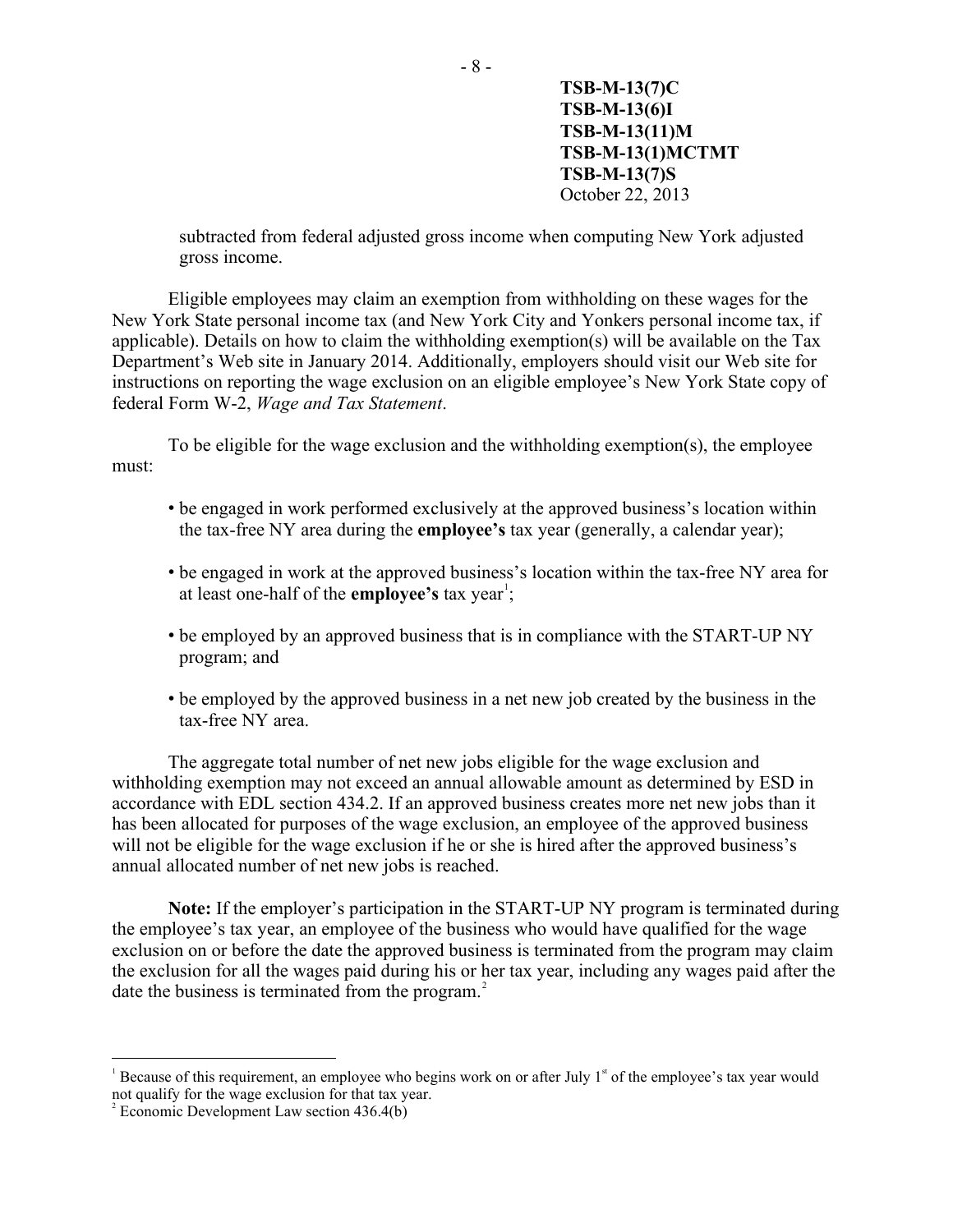#### **Metropolitan Commuter Transportation Mobility Tax (MCTMT)**

The MCTMT applies to the payroll expense of certain employers who engage in business within the MCTD whose payroll expense is allocated to the MCTD. It also applies to certain individuals (including partners or members in partnerships, limited liability partnerships that are treated as partnerships, and limited liability companies (LLCs) that are treated as partnerships) who have net earnings from self-employment and who engage in business within the MCTD. The MCTD includes the counties of New York (Manhattan), Bronx, Kings (Brooklyn), Queens, Richmond (Staten Island), Dutchess, Nassau, Orange, Putnam, Rockland, Suffolk, and Westchester.

The payroll expense of an approved business in a tax-free NY area located within the MCTD that is attributable to that location is exempt from the MCTMT for 40 consecutive calendar quarters, beginning with the calendar quarter during which the employer locates in the tax-free NY area within the MCTD.

The net earnings from self-employment of an individual who is an owner of an approved business in a tax-free NY area located within the MCTD that are attributable to that location are exempt from the MCTMT for 10 consecutive taxable years beginning with the taxable year during which the business locates in the tax-free NY area.

**Note:** To determine the correct threshold and MCTMT rate, the payroll expense of all covered employees, inside and outside of the tax-free NY area, must be taken into account. To determine the threshold for net earnings from self-employment, all net earnings allocated to the MCTD must be included. However, they should be excluded from the actual computation of the MCTMT liability.

#### <span id="page-8-0"></span>**Sales and use tax**

An approved business that is located in a tax-free NY area is eligible for a credit or refund of New York State and local sales and use taxes, including the 3/8% tax imposed by the state in the MCTD (MCTD state sales tax), imposed on the sale of tangible personal property, utility services, and services taxable under section 1105(c) of the Tax Law. In addition, a credit or refund is available for certain purchases of tangible personal property by contractors, subcontractors, and repairmen that is used in constructing, improving, maintaining, servicing, or repairing real property of an approved business that is located in a tax-free NY area. The credit or refund is allowed for 120 consecutive months beginning with the month during which the business locates in the tax-free NY area.

**Note:** An approved business located in a tax-free NY area that makes sales subject to sales and use tax is still required to be registered as a sales tax vendor and to collect and remit the appropriate state and local sales tax on its sales.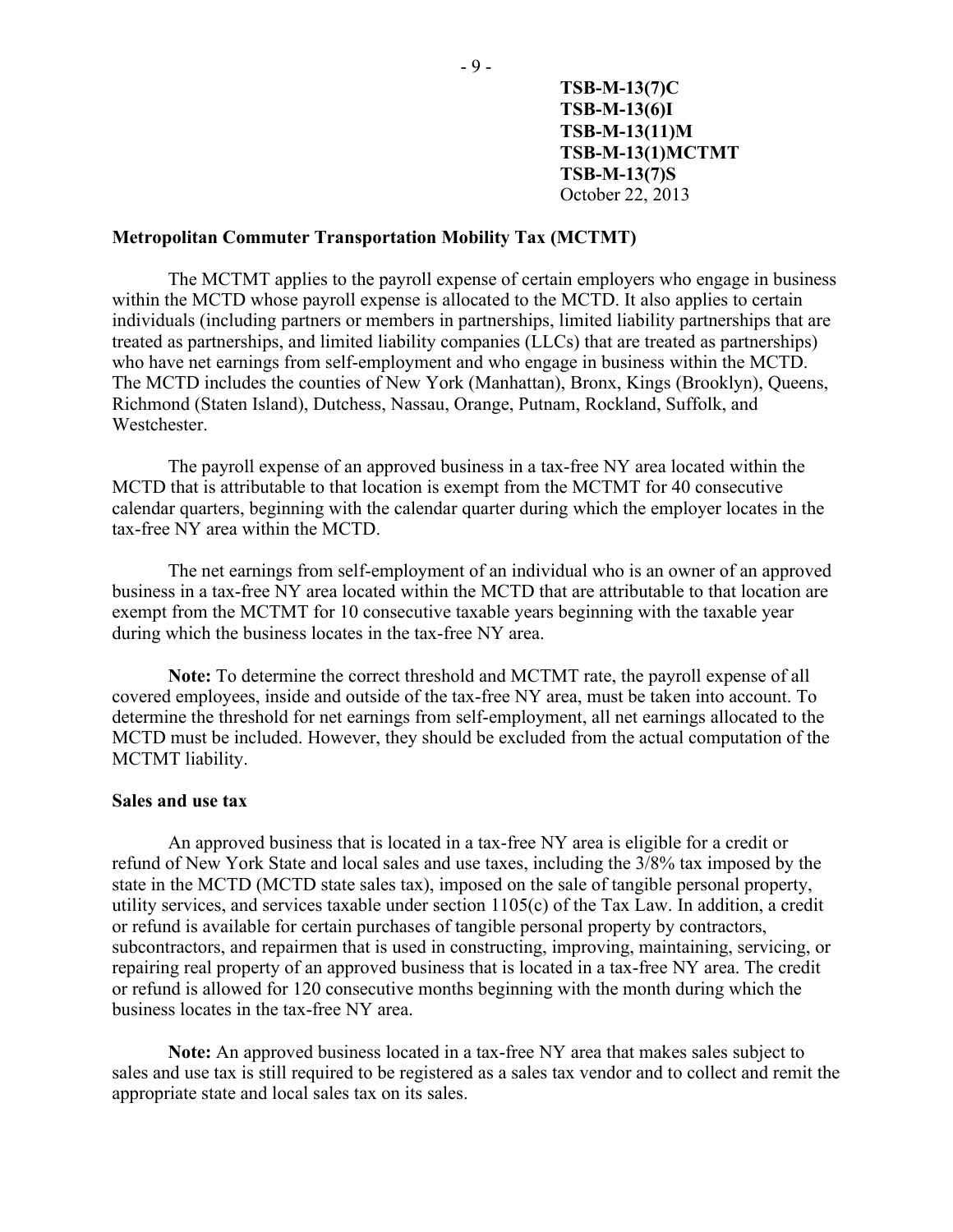*Purchases by an approved business eligible for a refund or credit.* **For purchases and** uses of property and services to be eligible for a credit or refund, the property or services (other than the section 1105(b) consumer utility services discussed below) must be directly and predominantly used or consumed by an approved business at its location in a tax-free NY area. For purposes of the credit or refund, *predominantly* means more than 50%.

Consumer utility services (other than telephony and telegraphy, telephone and telegraph services, and telephone answering services) and prepaid telephone calling services must be used or consumed directly and exclusively (100%) by an approved business at its location in a tax-free NY area. Consumer utility services include sales of gas, electricity, refrigeration, and steam, as well as gas, electric, refrigeration, and steam services of whatever nature. Telephony and telegraphy, telephone and telegraph services, and telephone answering services must be delivered and billed to the approved business at an address at its location in the tax-free NY area. Mobile telecommunications services purchased by an approved business will qualify for the credit or refund where the approved business's place of primary use is at its location in a tax-free NY area. See [TSB-M-02\(4\)C, \(6\)S,](https://www.tax.ny.gov/pdf/memos/multitax/m02_4c_6s.pdf) *Amendments Affecting the Application of the Sales and Use Tax and Excise Tax Imposed on Mobile Telecommunications Service*, for additional information on the application of sales tax to mobile telecommunications services.

The credit or refund for an approved business located in a tax-free NY area does not apply to:

- the sales tax imposed under section 1105(d) of the Tax Law on sales of food or drink at restaurants, taverns, or other establishments, or by caterers;
- the sales tax on rent for hotel occupancy imposed under section 1105(e) of the Tax Law;
- the sales tax on admission charges and dues imposed under section 1105(f) of the Tax Law; and
- the sales tax on transportation services imposed under section  $1105(c)(10)$  of the Tax Law.

*Contractors, subcontractors, and repairmen.* Contractors, subcontractors, and repairmen are eligible to claim a credit or refund for New York State and local sales and use tax, including the MCTD state sales tax, paid on purchases of tangible personal property used in erecting a structure or building for an approved business at its location in a tax-free NY area; or for use in adding to, altering, improving, maintaining, servicing, or repairing real property, property, or land of an approved business at its location in a tax-free NY area. This credit or refund is available for purchases of tangible personal property that becomes an integral component part of the approved business's structure, building, real property, property, or land.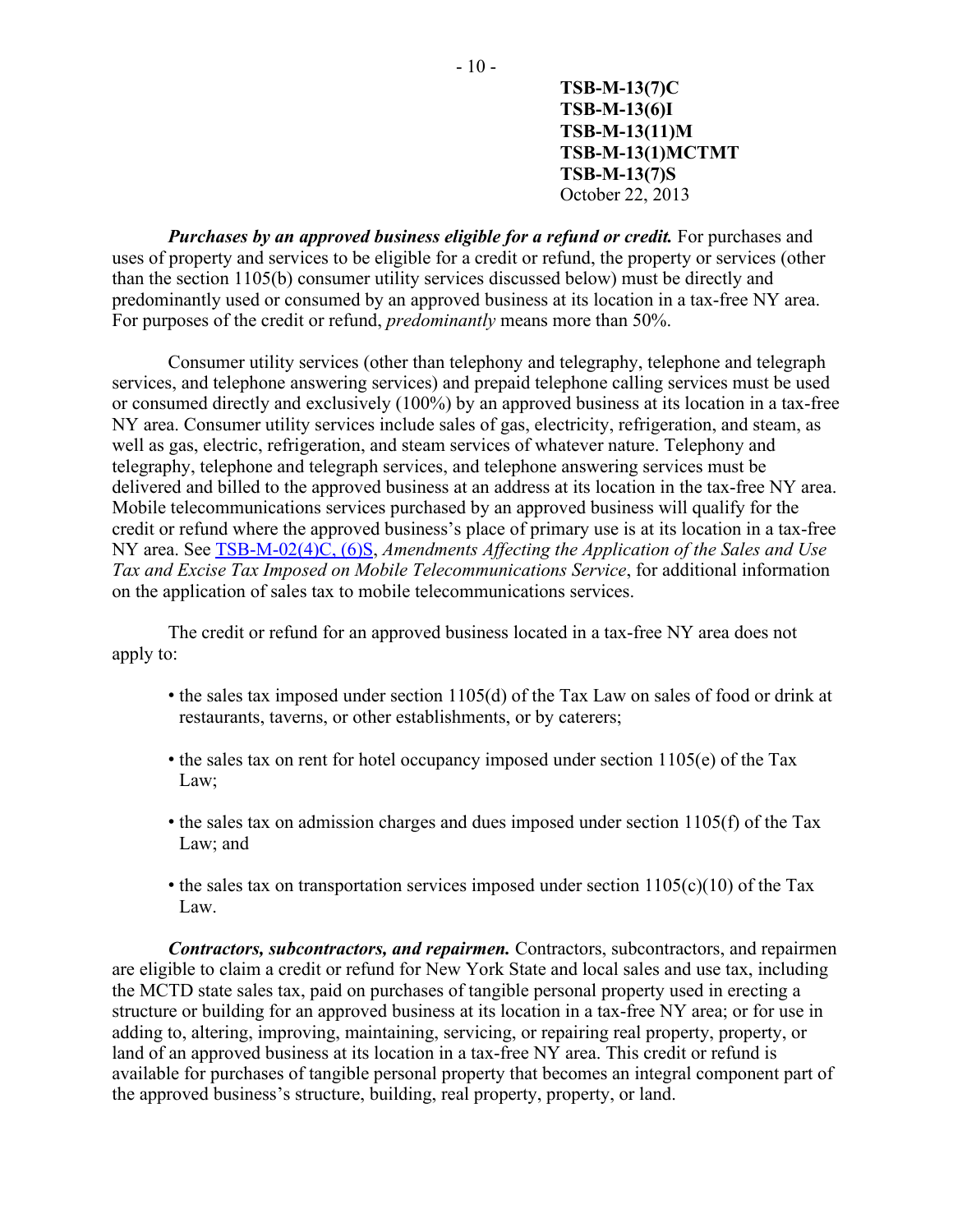Tangible personal property that becomes an integral component part of the approved business's structure, building, real property, property, or land includes items such as building and landscaping materials, but does not include items such as tools, equipment, and supplies that are used or consumed by the contractor, subcontractor, or repairman.

*How to claim the credit or refund.* A claim for credit or refund for the sales and use tax paid on eligible purchases must be made by filing Form AU-11, *Application for Credit or Refund of Sales or Use Tax*. Taxpayers may submit Form AU-11 electronically using [Sales Tax Web](http://www.tax.ny.gov/bus/ads/au11.htm)  [File.](http://www.tax.ny.gov/bus/ads/au11.htm) An approved business may file a claim for credit or refund only once each sales tax quarter. No interest is payable on any credit allowed or refund made.

#### <span id="page-10-0"></span>**State or local real estate transfer tax or real property transfer tax**

Leases of real property located in tax-free NY areas to an approved business are exempt from the New York State real estate transfer tax. To claim this exemption, file Form [TP-584-SNY,](https://www.tax.ny.gov/pdf/current_forms/property/tp584sny.pdf) *Real Estate Transfer Tax Return for START-UP NY Leases*, and attach documentation that the lease is to an approved business participating in the START-UP NY program, and the property is located in a tax-free NY area.

This exemption also applies to any local real estate transfer tax or local real property transfer tax imposed by a county or municipality pursuant to the authority of the Tax Law.

### **Tax benefit recapture**

In accordance with EDL section 436.3(d), an approved business that fails to meet the performance benchmarks specified in its application to participate in the START-UP NY program is subject to consequences as determined by the business and the sponsoring campus, university, or college and stipulated in its application. ESD is responsible for monitoring and evaluating an approved business to determine if its performance benchmarks are met, and will notify the Tax Department if a business fails to meet its performance benchmarks, and the selected consequence(s).

A business must stipulate in its application to one or more of the following consequences for failure to meet its performance benchmarks:

- suspension of the business's participation in the START-UP NY program for one or more tax years;
- termination of the business's participation in the START-UP NY program; and/or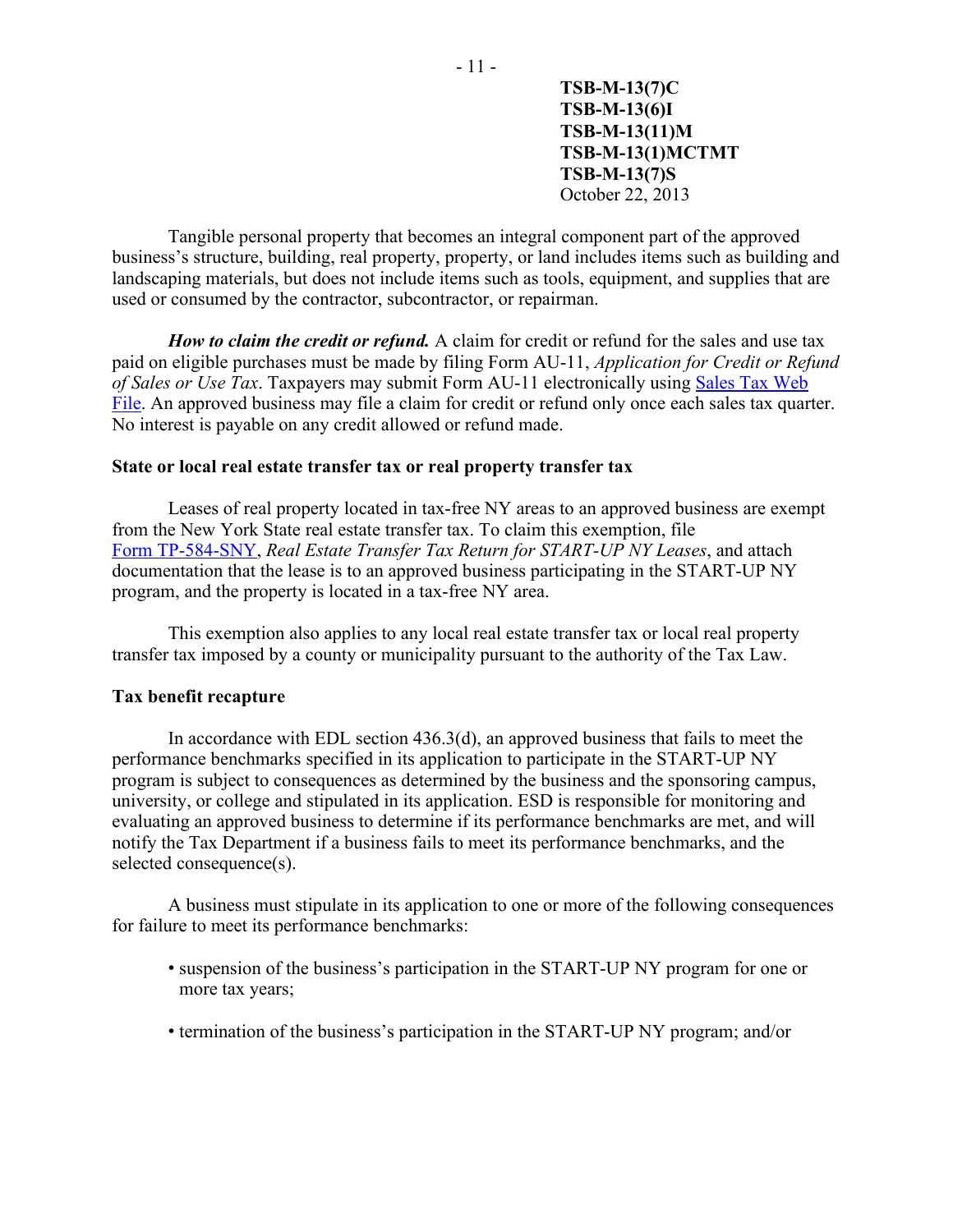• proportional recovery of tax benefits awarded under the START-UP NY program as specified in Tax Law section 39(j) and in accordance with the regulations of the Commissioner of Economic Development.

If the business selects proportional recovery of tax benefits, the business must reduce the total amount of tax benefits that were claimed or received during the taxable year by the business or its owners by the percentage reduction in net new jobs promised by the performance benchmarks in accordance with Tax Law section 39(j) and the regulations of the Commissioner of Economic Development. In addition, if the tax benefits are reduced to less than zero, those negative amounts must be added back as tax. The amount required to be added back is reported on the business's corporation franchise tax return if the business is taxed as a corporation or is a corporate partner of a partnership, or on a personal income tax return if the owner of the business is a sole proprietor, an individual partner in a partnership, or a shareholder of a New York S corporation.

### **Penalties for fraud**

If the Commissioner of Economic Development makes a final determination that an approved business participating in the START-UP NY program has acted fraudulently in connection with its participation in the program, the business will be:

- immediately terminated from the program;
- subject to criminal penalties, including but not limited to the felony crime of offering a false instrument for filing in the first degree in accordance with Penal Law section 175.35; and
- required in that year to add back to tax the total value of all of the tax benefits provided under the START-UP program that the business and the employees of the business have received up to the date of the final determination. The amount required to be added back is reported on the business's corporation franchise tax return if the business is taxed as a corporation or is a corporate partner of a partnership, or on a personal income tax return if the owner of the business is a sole proprietor, an individual partner in a partnership, or a shareholder of a New York S corporation.

#### **Termination**

If the Commissioner of Economic Development makes a final determination that a business is terminated from the START-UP NY program, the business is no longer eligible for any tax benefits provided for under section 39 of the Tax Law. Notice will be given in writing to the business with an effective date of termination by ESD. The final determination is effective for the tax year that includes the date of termination and for any future tax years, calendar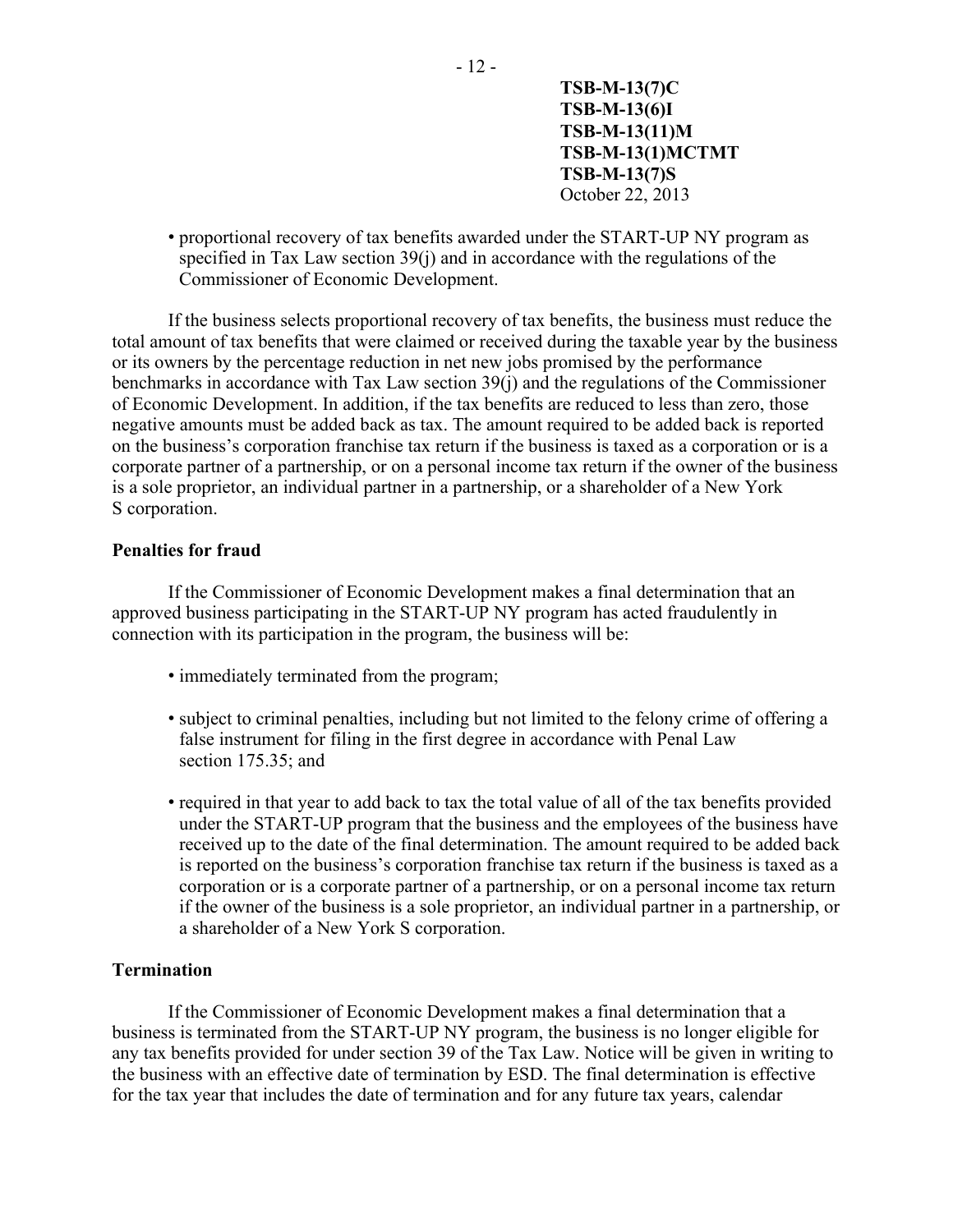quarters, or sales tax quarters. However, an eligible employee of such business may be able to continue to claim the wage exclusion and withholding exemption for the remainder of his or her tax year (see note on page 8).

- 13 -

### **Disclosure**

The Tax Department is authorized to publicly disclose information from the tax returns of a business or any of its owners and any wage reporting information relating to the employees of such business or its related persons participating in the START-UP NY program.

The Commissioner of Taxation and Finance may publicly disclose:

- the names and addresses of the businesses receiving any of the tax benefits provided under the START-UP NY program;
- the amounts of benefits allowed to each business;
- whether or not a business created or maintained net new jobs during the taxable year;
- the number of net new jobs each business reports on its tax return; or
- any other information necessary for the Commissioner of Economic Development or the campus, college, or university sponsoring the tax-free NY area to monitor and enforce compliance with the law, rules and regulations governing the START-UP NY program.

The Commissioner of Taxation and Finance may also publicly disclose the aggregate amounts of the income tax wage exclusion for the eligible employees of an approved business.

In determining whether a business or any of its owners is entitled to the tax benefits provided under the START-UP NY program, the Commissioner of Taxation and Finance may utilize and, if necessary, disclose to the Commissioner of Economic Development, information derived from the tax returns of the business or related persons of the business and wage reporting information relating to any employees of the business or its related persons.

**Future Information:** For the most up-to-date information concerning the tax benefits of the START-UP NY program, visit our Web site at *[www.tax.ny.gov](https://www.tax.ny.gov/)*.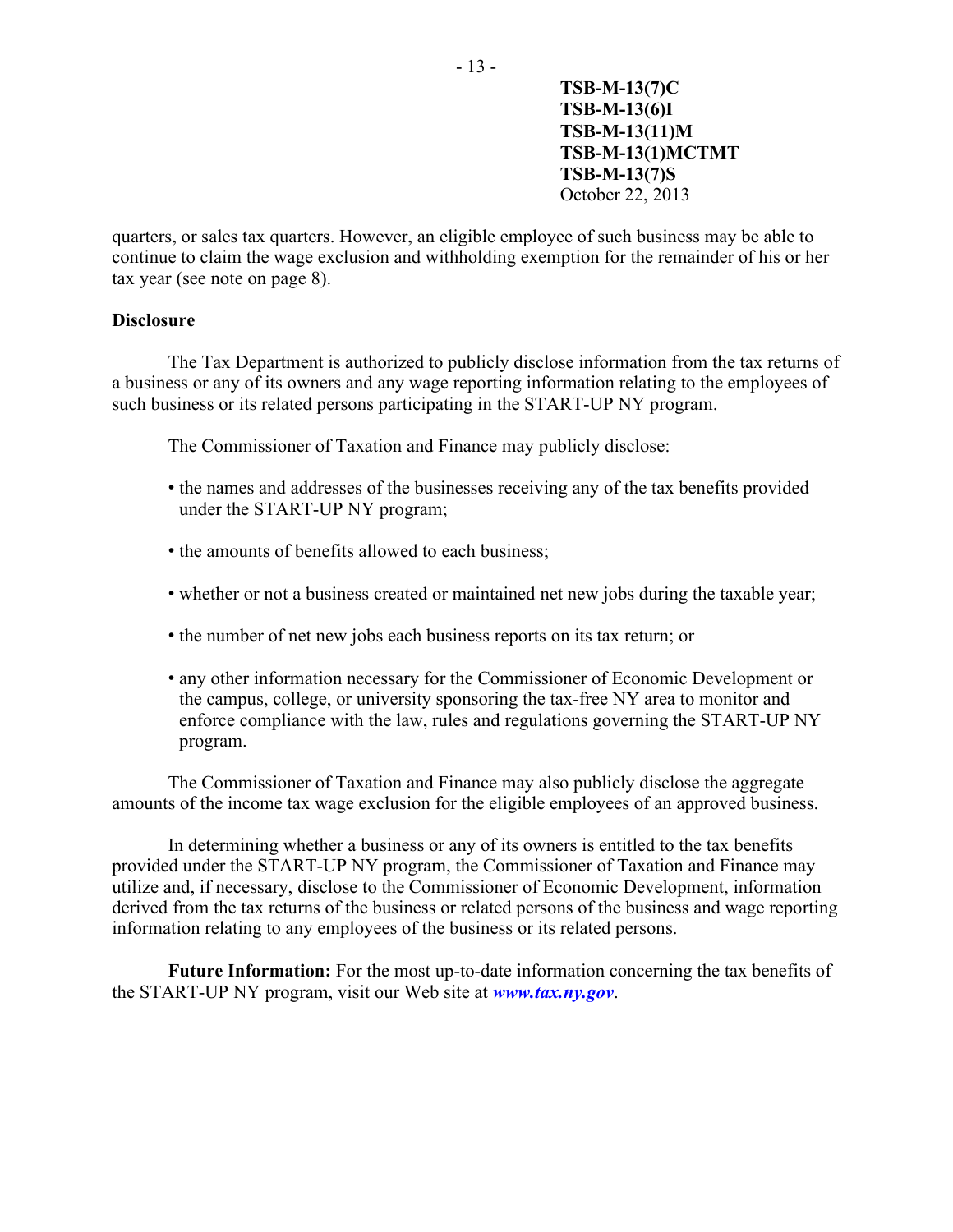NOTE: A TSB-M is an informational statement of existing department policies or of changes to the law, regulations, or department policies. It is accurate on the date issued. Subsequent changes in the law or regulations, judicial decisions, Tax Appeals Tribunal decisions, or changes in department policies could affect the validity of the information presented in a TSB-M.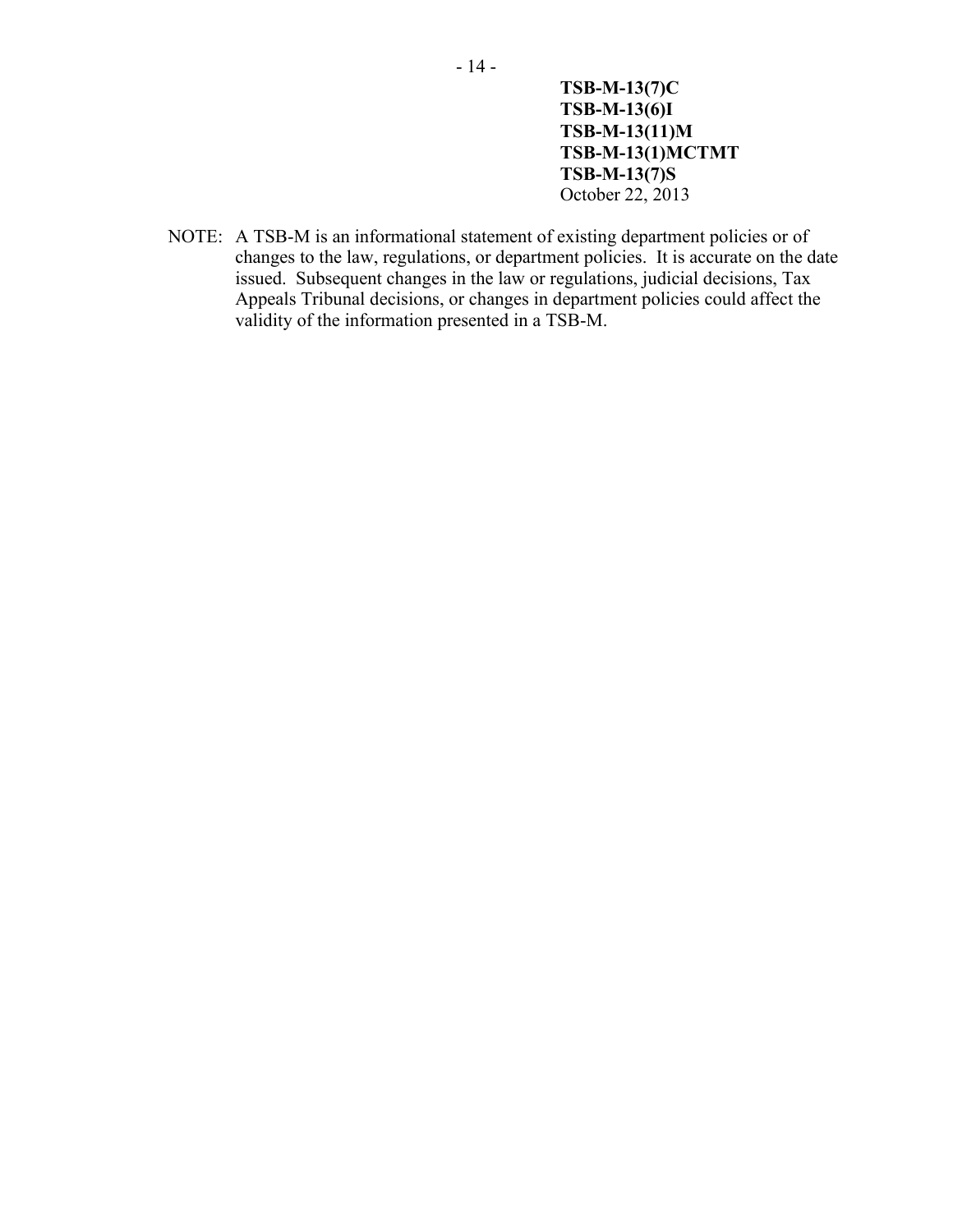## **Appendix I**

# **START UP-NY Real Property Tax Exemption Matrix**

<span id="page-14-0"></span>

|                | <b>Institution</b>                  | The eligible business occupies:                                                                                                     | The property is:                                                                                                                              |
|----------------|-------------------------------------|-------------------------------------------------------------------------------------------------------------------------------------|-----------------------------------------------------------------------------------------------------------------------------------------------|
| $\mathbf{1}$   | <b>SUNY</b>                         | Property owned by the state                                                                                                         | Tax-exempt per RPTL §404                                                                                                                      |
| $\overline{2}$ | <b>SUNY</b>                         | Land owned by the state, building<br>owned by private party                                                                         | Building taxable per RPTL §564(1), land<br>tax-exempt                                                                                         |
| 3              | <b>SUNY</b>                         | Property leased to SUNY by a non-<br>profit entity organized exclusively for<br>educational purposes                                | Tax-exempt per RPTL §420-a if on<br>$6/1/2013$ , it was owned by the non-profit<br>and exempt under §420-a                                    |
| $\overline{4}$ | <b>SUNY</b>                         | Property leased to SUNY by a private<br>landlord                                                                                    | Taxable per RPTL §300                                                                                                                         |
| 5              | <b>SUNY</b>                         | Property held in trust for SUNY by a<br>non-profit entity organized exclusively<br>for educational purposes                         | Tax-exempt per RPTL §420-a if on<br>$6/1/2013$ , it was owned by the non-profit<br>and exempt under §420-a                                    |
| 6              | <b>SUNY</b>                         | Property held in trust for SUNY by a<br>taxable private owner                                                                       | Taxable per RPTL §300                                                                                                                         |
| $\tau$         | Community<br>College                | Property located within the county that<br>owns the property                                                                        | Tax-exempt per RPTL §406(1)                                                                                                                   |
| 8              | Community<br>College                | Property located outside the county<br>that owns the property                                                                       | Taxable per RPTL §300                                                                                                                         |
| 9              | <b>CUNY</b>                         | Property owned by CUNY located<br>within NYC                                                                                        | Tax-exempt per RPTL §406(1)                                                                                                                   |
| 10             | <b>CUNY</b>                         | Property owned by CUNY located<br>outside NYC                                                                                       | Taxable per RPTL §300                                                                                                                         |
| 11             | Private<br>college or<br>university | Property owned by the private college<br>or university                                                                              | Tax-exempt per RPTL §420-a if on<br>$6/1/2013$ , it was owned by the college or<br>university and exempt under §420-a                         |
| 12             | Private<br>college or<br>university | Property leased to the private college<br>or university by a non-profit entity<br>organized exclusively for educational<br>purposes | Tax-exempt per RPTL §420-a if on<br>$6/1/2013$ , it was owned by the non-profit<br>and exempt under §420-a                                    |
| 13             | Private<br>college or<br>university | Property leased to a private college or<br>university by an LLC                                                                     | Tax-exempt if on 6/1/2013, property was<br>owned by the LLC and the LLC qualifies for<br>exemption under §420-a (a fact-specific<br>analysis) |
| 14             | Private<br>college or<br>university | Land owned by the college or<br>university, building owned by private<br>party                                                      | Building taxable per RPTL §300                                                                                                                |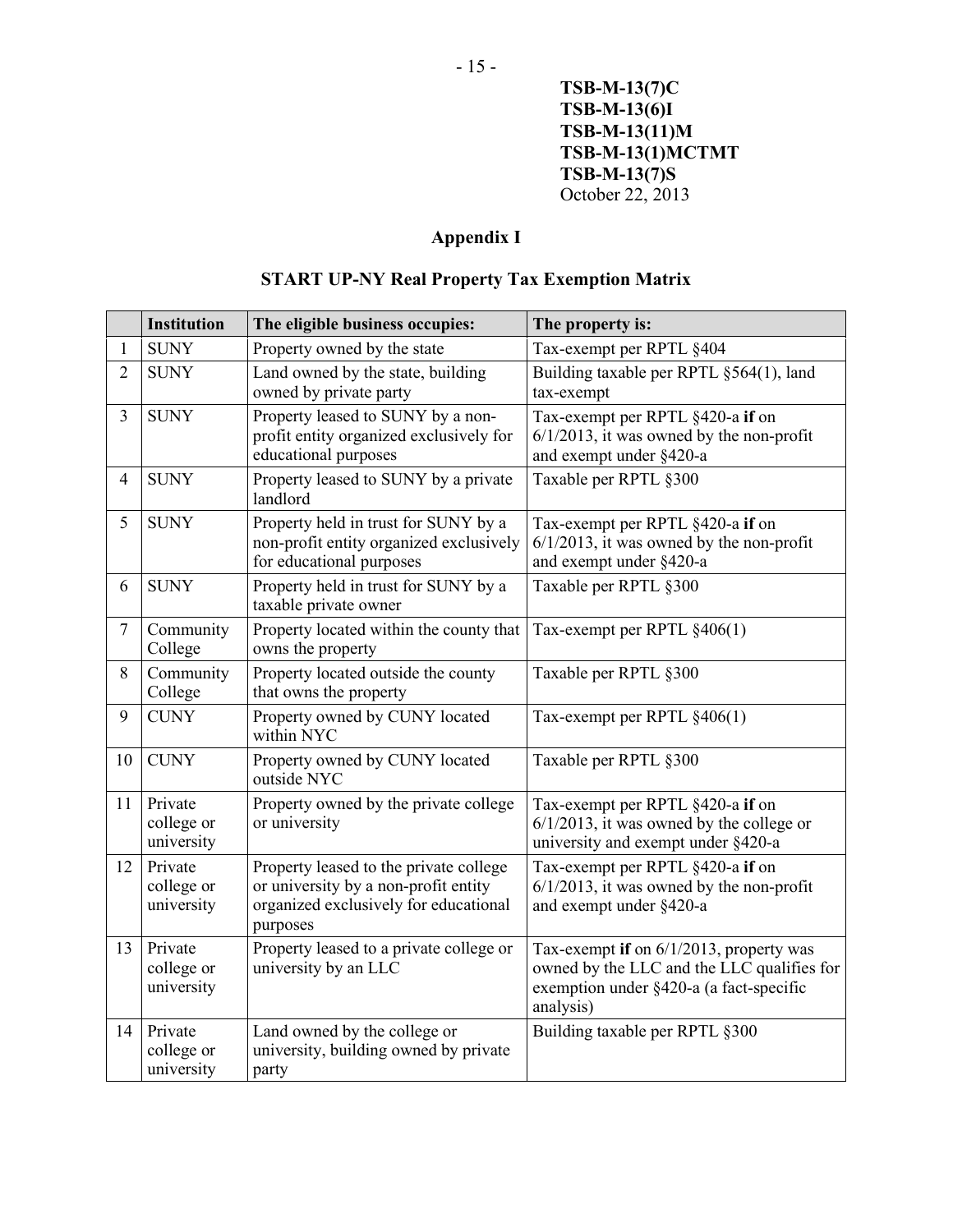|    | <b>Institution</b>                         | The eligible business occupies:                                                                                                    | The property is:                                                                                                                                                                                       |
|----|--------------------------------------------|------------------------------------------------------------------------------------------------------------------------------------|--------------------------------------------------------------------------------------------------------------------------------------------------------------------------------------------------------|
| 15 | Ground lease<br>of privately<br>owned land | Building constructed by one of the<br>above institutions <sup>3</sup> under a ground<br>lease of land owned by private<br>landlord | Tax-exempt if $(1)$ the lease grants "incidents"<br>of ownership" of the building to the lessee <sup>4</sup><br>and if $(2)$ the exemption would apply if the<br>lessee were the owner of the building |
| 16 | <b>IDA</b> property                        | Any property owned by, or under the<br>jurisdiction, supervision or control of<br>an IDA                                           | Tax-exempt per RPTL §412-a and GML<br>§874, but possibly subject to PILOTs if<br>agreement so provides                                                                                                 |
| 17 | Other                                      | Arrangement that does not clearly fit<br>into an exemption statute                                                                 | Taxable per RPTL §300                                                                                                                                                                                  |

 $\overline{a}$ 

<span id="page-15-1"></span><span id="page-15-0"></span><sup>&</sup>lt;sup>3</sup> I.e., a public or private college or university, a non-profit educational organization or an LLC.<br><sup>4</sup> See <u>Matter of Colleges of the Seneca v City of Geneva</u>, 94 N.Y.2d 713, 731 N.E.2d 149, 709 N.Y.S.2d 493 (2000).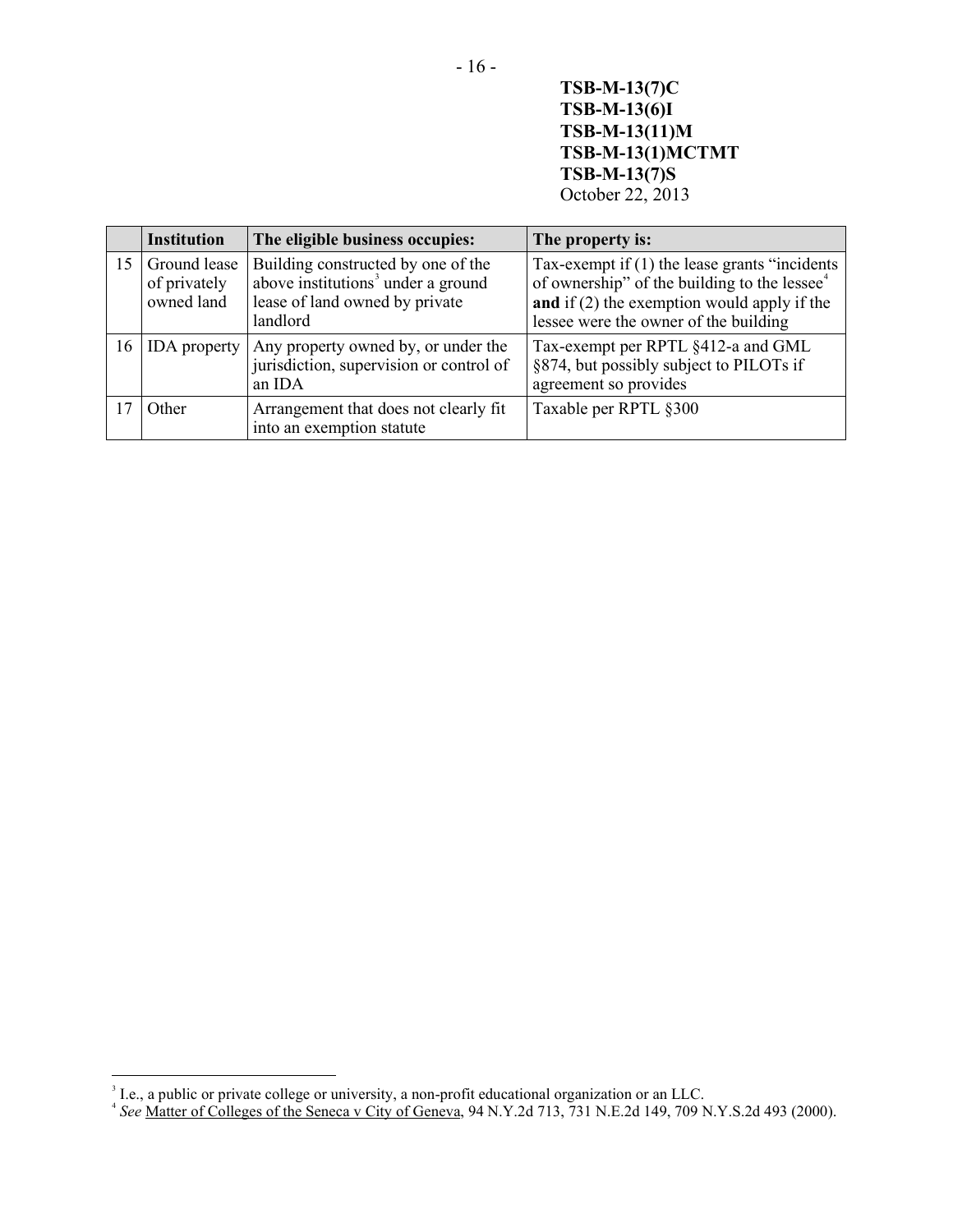#### **Appendix II**

<span id="page-16-0"></span>The information below represents the Internal Revenue Service's interpretation of the definition of *related person* in section 465(b)(3)(C) of the Internal Revenue Code as contained in IRS Publication 925, *Passive Activity and At-Risk Rules*. When preparing your tax return, you should refer to section 465(b)(3)(C) to see if the definition of related person has been amended.

*Related person* includes the following:

- members of a family, but only an individual's brothers and sisters, half-brothers and half-sisters, a spouse, ancestors (parents, grandparents, etc.), and lineal descendants (children, grandchildren, etc.);
- two corporations that are members of the same controlled group of corporations determined by applying a 10% ownership test;
- the fiduciaries of two different trusts, or the fiduciary and beneficiary of two different trusts, if the same person is the grantor of both trusts;
- a tax-exempt educational or charitable organization and a person who directly or indirectly controls it (or a member of whose family controls it);
- a corporation and an individual who owns directly or indirectly more than 10% of the value of the outstanding stock of the corporation;
- a trust fiduciary and a corporation of which more than 10% in value of the outstanding stock is owned directly or indirectly by or for the trust or by or for the grantor of the trust;
- the grantor and fiduciary, or the fiduciary and beneficiary, of any trust;
- a corporation and a partnership if the same persons own over 10% in value of the outstanding stock of the corporation and more than 10% of the capital interest or the profits interest in the partnership;
- two S corporations if the same persons own more than 10% in value of the outstanding stock of each corporation;
- an S corporation and a regular corporation if the same persons own more than 10% in value of the outstanding stock of each corporation;
- a partnership and a person who owns directly or indirectly more than 10% of the capital or profits of the partnership;
- two partnerships if the same persons directly or indirectly own more than 10% of the capital or profits of each;
- two persons who are engaged in business under common control; and
- an executor of an estate and a beneficiary of that estate.